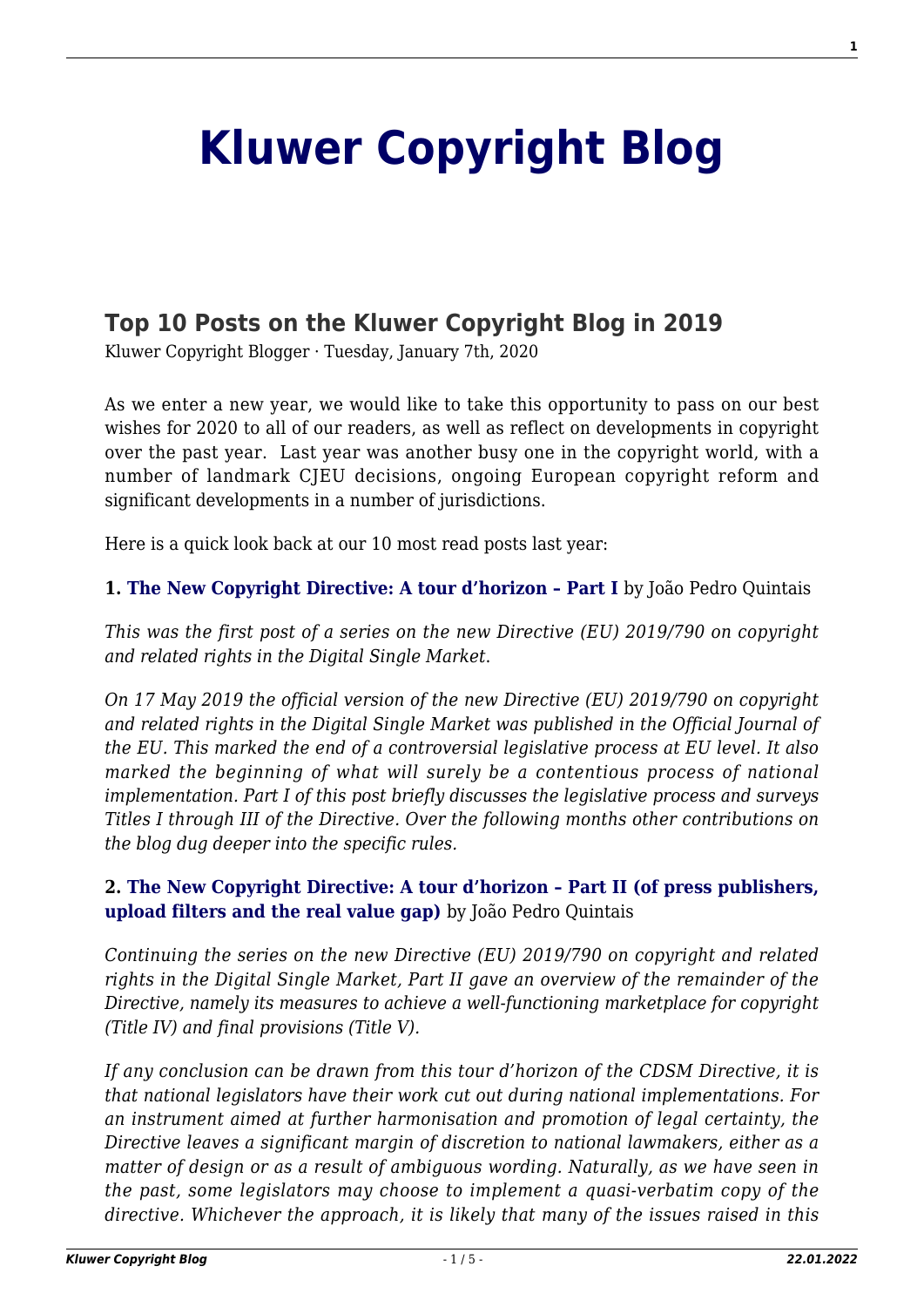*and the previous post will ultimately make their way to the CJEU. It may take some years, but preliminary references are coming.*

**3.** [The New Copyright Directive: Text and Data Mining \(Articles 3 and 4\)](http://copyrightblog.kluweriplaw.com/2019/07/24/the-new-copyright-directive-text-and-data-mining-articles-3-and-4/) by Bernt Hugenholtz

*With the increasing powers of computer processing and the omnipresence of vast amounts of minable text and data on the Internet, TDM has become a hugely important research tool in science and many other domains. In the industrial and commercial realm TDM has become even more pervasive. Text and data mining is nowadays standard practice in pharmaceutical research, journalism, information retrieval, search, and consumer information – to name just a few areas.*

*In conclusion, the TDM provisions of the DSM Directive secure considerably less freedom to text and data mine than they initially appear to do. The opt-out clause of Art. 4, in particular, leaves for-profit miners in the EU at the mercy of the content owners. This puts AI developers, journalists, commercial research labs, and other innovators at a competitive disadvantage in comparison with the United States, where text and data mining is deemed fair use, even if it is done for profit. One may wonder if innovation in Europe would not have been better served without any of the TDM exceptions in the new Directive.*

**4.** [The science of piracy, the piracy of science. Who are the science pirates and where](http://copyrightblog.kluweriplaw.com/2019/03/06/the-science-of-piracy-the-piracy-of-science-who-are-the-science-pirates-and-where-do-they-come-from-part-1/) [do they come from: Part 1](http://copyrightblog.kluweriplaw.com/2019/03/06/the-science-of-piracy-the-piracy-of-science-who-are-the-science-pirates-and-where-do-they-come-from-part-1/) by Balázs Bodó

*In 2016, Science published a short report on the usage of SciHub, a piratical scholarly journal article distribution service. Set up by Alexandra Elbakyan, a kazakhstani scientist, SciHub allows users to bypass journal publishers' paywalls, so everyone can have access to journal articles for free. The report, based on a dataset provided by Elbakyan, offered a stunning insight into the underground circulation of scholarly knowledge. The colourful maps made it clear that it is not just developing countries that seem to struggle with access issues: high income European and North American countries are also eager pirates of scholarly articles.*

*The topic of this post is a closely related phenomenon: the underground circulation of scholarly books. Using a dataset provided to us by one of the administrators of a prominent shadow library, we mapped both the supply of and the demand for academic monographs, textbooks and other learning materials via piratical shadow libraries. Our primary findings suggest that scholarly book piracy is a ubiquitous global phenomenon, with no apparent end in sight. If that is indeed true, what might the consequences be for the status quo in scholarly publishing?*

*Part 2 is available [here](http://copyrightblog.kluweriplaw.com/2019/03/21/the-science-of-piracy-the-piracy-of-science-who-are-the-science-pirates-and-where-do-they-come-from-part-2/).*

**5.** [Article 17 of the New Copyright Directive: A French mission on content recognition](http://copyrightblog.kluweriplaw.com/2019/06/11/article-17-of-the-new-copyright-directive-a-french-mission-on-content-recognition-technologies/) [technologies](http://copyrightblog.kluweriplaw.com/2019/06/11/article-17-of-the-new-copyright-directive-a-french-mission-on-content-recognition-technologies/) by Brad Spitz

*In a letter dated 29 March 2019, the President of the CSPLA ('Conseil supérieur de la propriété littéraire et artistique'), an independent body in charge of advising the French Minister of Culture on copyright law, has appointed three public institutions to*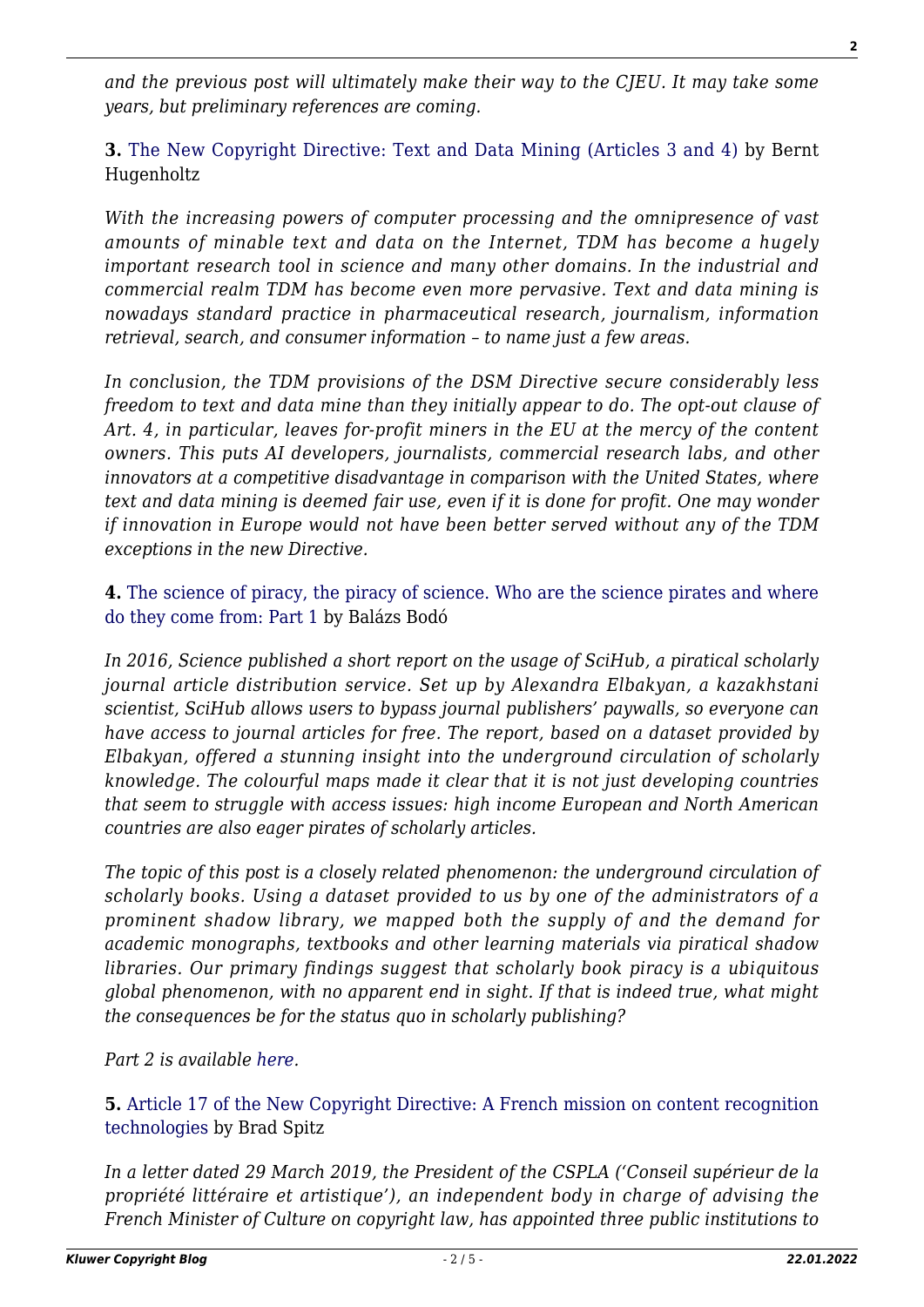*submit a report on the use of recognition tools for copyright-protected content on online sharing platforms. The three institutions are the CSPLA, the HADOPI (the High Authority for the distribution of Works and the Protection of Rights on the Internet) and the CNC (the 'Centre National du Cinéma et de l'image animée' is a public administrative organisation that is a regulatory body for the film, broadcasting, video, multimedia and technical industries).*

**6.** [German BGH – Does YouTube Perform Acts of Communication to the Public?](http://copyrightblog.kluweriplaw.com/2019/01/27/german-bgh-does-youtube-perform-acts-of-communication-to-the-public/) by Jurriaan van Mil

*On 13 September 2018, the Bundesgerichtshof (Federal Court of Justice, "BGH") referred six questions to the Court (C-682/18). Most notably, with its first question, the BGH asks, in essence, whether an online video sharing platform, such as YouTube, performs an act of communication to the public within the meaning of Article 3 Information Society Directive when its users upload copyright infringing content to its platform. Consequently, the Court finds itself in a position to settle the negotiations regarding Article 13 DSMD before the EU's co-legislator does, or to declare the final version of Article 13 DSMD invalid. Moreover, the Court has the opportunity to illustrate how its case-law regarding the right of communication to the public should be applied to online video sharing platforms.*

**7.** [Member States can no longer require a higher level of originality for works of](http://copyrightblog.kluweriplaw.com/2019/05/03/member-states-can-no-longer-require-a-higher-level-of-originality-for-works-of-applied-artdesigns-says-ag-szpunar-in-cofemel/) [applied art/designs, says AG Szpunar in Cofemel](http://copyrightblog.kluweriplaw.com/2019/05/03/member-states-can-no-longer-require-a-higher-level-of-originality-for-works-of-applied-artdesigns-says-ag-szpunar-in-cofemel/) by Estelle Derclaye

*On 2 May 2019, Advocate General Szpunar delivered his opinion in Case C-683/17, Cofemel – Sociedade de Vestuário SA v. G-Star Raw CV (not yet available in English). The case concerned designs for t-shirts and jeans made by G-Star Raw. In essence, the question posed by the Portuguese Supreme Court is whether Member States have the freedom to choose the level of originality pertaining to works of applied art, industrial designs and works of design or whether they must apply the CJEU standard of "the author's own intellectual creation" (AOIC) to such works. AG Szpunar chose the latter option.*

**8.** [Waiting for Tom Kabinet, a.k.a. why EU copyright needs digital exhaustion, and](http://copyrightblog.kluweriplaw.com/2019/04/15/waiting-for-tom-kabinet-a-k-a-why-eu-copyright-needs-digital-exhaustion-and-how-the-cjeu-can-help-with-this-part-1/) [how the CJEU can help with this – Part 1](http://copyrightblog.kluweriplaw.com/2019/04/15/waiting-for-tom-kabinet-a-k-a-why-eu-copyright-needs-digital-exhaustion-and-how-the-cjeu-can-help-with-this-part-1/) by Caterina Sganga

*After years of contradictory decisions and obiter dicta, on April 2, 2019 the CJEU held the first hearing in Tom Kabinet (C-263/18), a Dutch referral that promises to solve once and for good the question of admissibility of digital exhaustion under Art. 4(2) InfoSoc. Against the legislative silence, Tom Kabinet puts the Court at a crossroads – literal interpretation and dogmatic respect of traditional concepts versus teleological update of existing norms – and pledges to carry, in the event of a positive response, epochal consequences for the economics and balance of EU copyright law.*

*Part 2 is available [here](http://copyrightblog.kluweriplaw.com/2019/04/23/waiting-for-tom-kabinet-a-k-a-why-eu-copyright-needs-digital-exhaustion-and-how-the-cjeu-can-help-with-this-part-2/).*

**9.** [European Copyright Roundtables: Implementing the Digital Single Market Directive](http://copyrightblog.kluweriplaw.com/2019/06/12/european-copyright-roundtables-implementing-the-digital-single-market-directive/) by Martin Husovec and Martin Kretschmer

*The Digital Single Market is a widely shared aspiration. The recently adopted*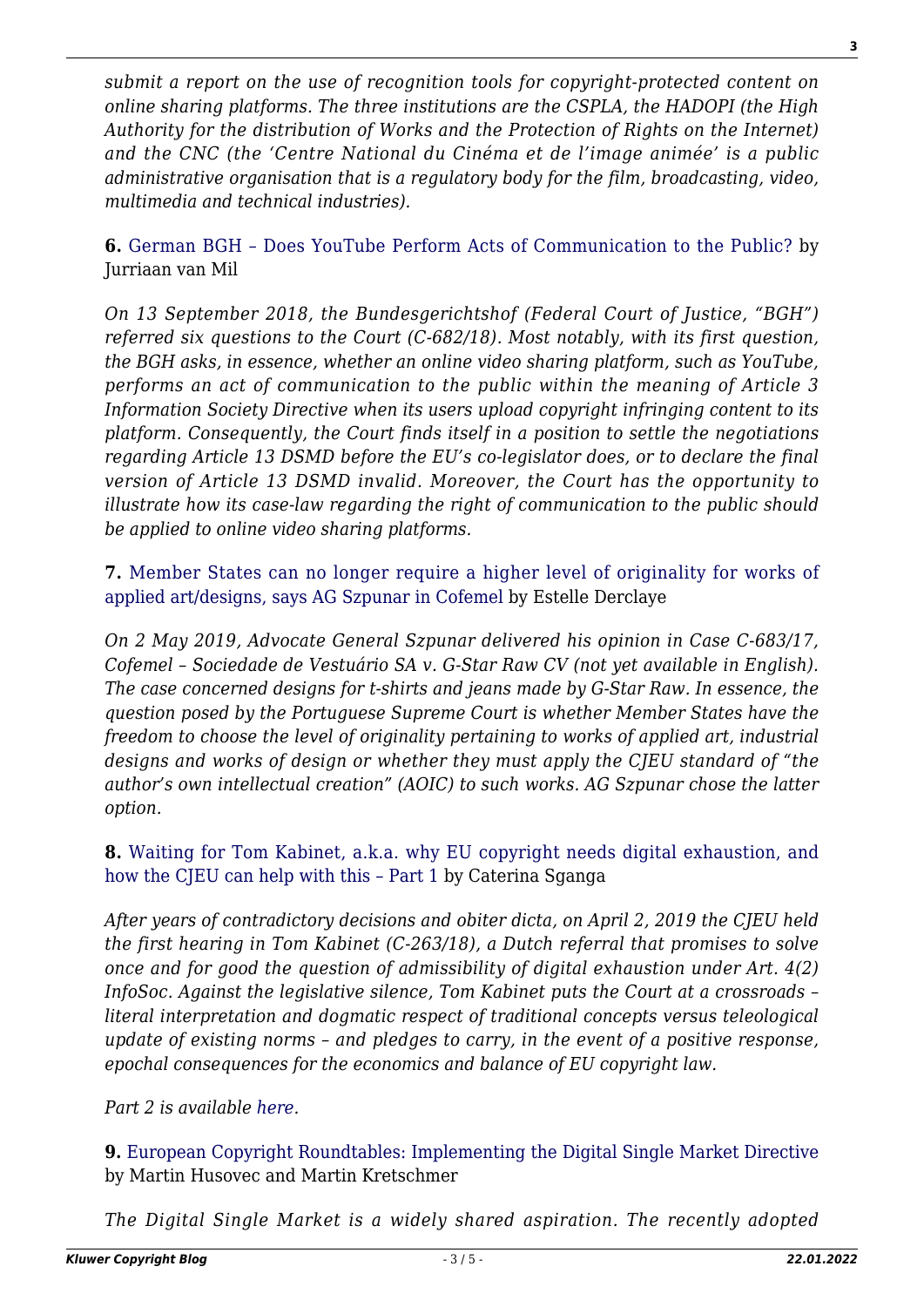*copyright reform is one of the EU's central interventions to re-arrange online creative markets. The expectation is that the newly created rules will facilitate fairer attribution of value where it is due. Since the narrative behind the legislation was dramatic, the expectations are high.*

*However, due to political turbulences in the legislative process, the resulting text of the Directive is extremely complex. There is now a serious risk that the Member States will spend another decade debating what exactly they agreed upon in spring 2019.*

*The European Copyright Roundtable is an event conceived in the hope that these risks can be minimized through an open, fair and respectful debate. Organised by academics, without any industry funding, the ECR creates a European forum, which brings academics and stakeholders into a conversation about important questions of the implementation stage.*

**10.** [Before the CJEU soon: the question of digital exhaustion](http://copyrightblog.kluweriplaw.com/2019/04/01/before-the-cjeu-soon-the-question-of-digital-exhaustion/) by Saba Sluiter

*One of the main limitations to the right of distribution in European copyright law is the principle or rule of exhaustion. This rule, known as the first sale doctrine in US law, means that the right of distribution is exhausted by the first sale or other transfer of ownership of a copy of the work made by the rightholder or with his consent (Article 4(2) InfoSoc Directive). This rule has mostly been of straightforward application to physical copies of works, but can it be applied to digital copies of works too? That is the question in the case of Tom Kabinet in a nutshell.*

*Tom Kabinet is a Dutch company that aims to create a second-hand marketplace for ebooks. It operates a website where you can upload used e-books and buy used copies of e-books. It started its business in 2015. Soon after, two organizations of publishers filed for a preliminary injunction to stop Tom Kabinet from selling used e-books. Tom Kabinet, however, believes it can rely on the CJEU's ruling in UsedSoft and claims that there is digital exhaustion under EU law.*

## **Kluwer IP Law**

 $\mathcal{L}_\text{max}$ 

The **2021 Future Ready Lawyer survey** showed that 81% of the law firms expect to view technology as an important investment in their future ability to thrive. With Kluwer IP Law you can navigate the increasingly global practice of IP law with specialized, local and cross-border information and tools from every preferred location. Are you, as an IP professional, ready for the future?

*To make sure you do not miss out on regular updates from the Kluwer Copyright Blog, please subscribe [here.](http://copyrightblog.kluweriplaw.com/newsletter)*